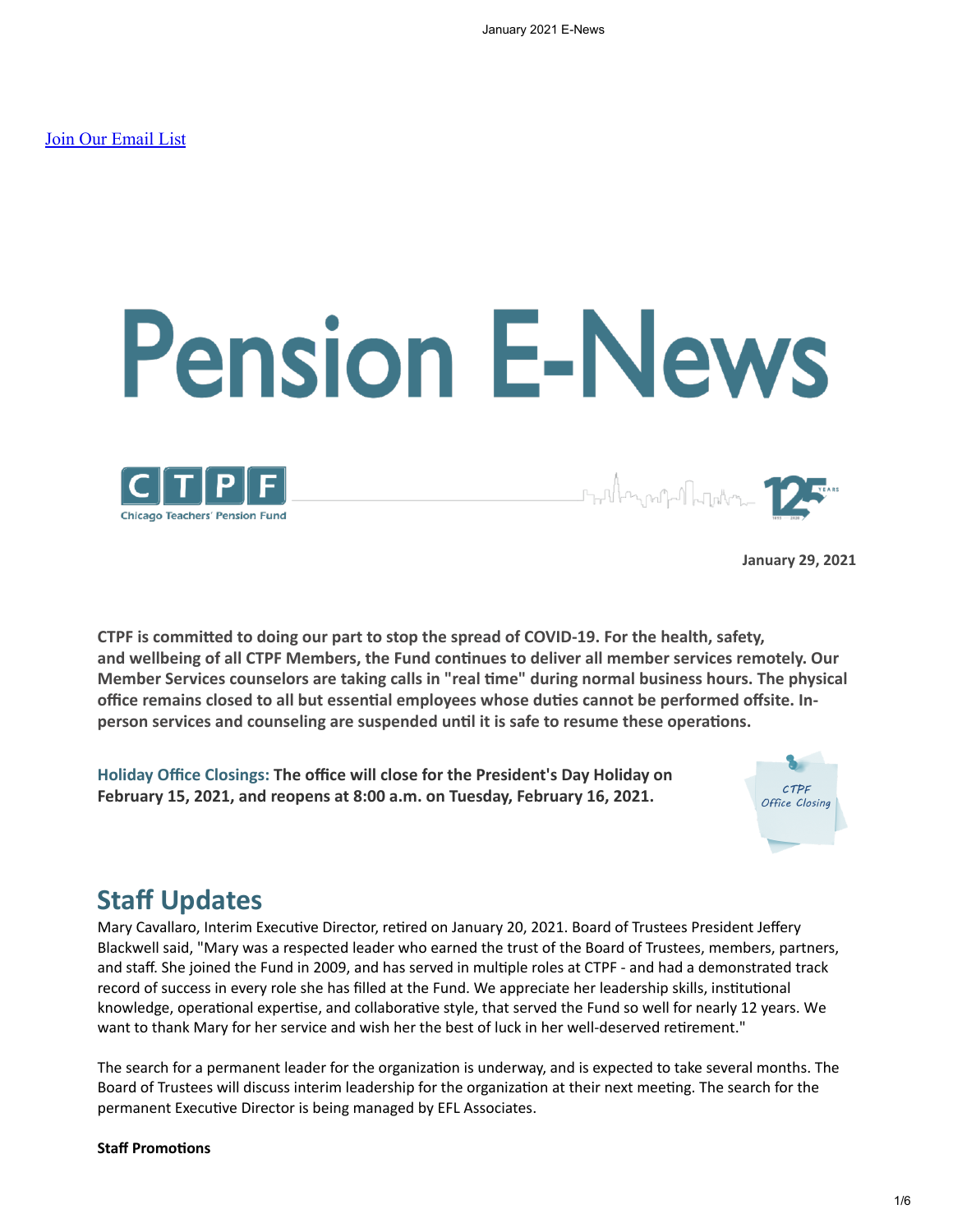Two staff members were recently promoted and will serve on the senior leadership team reporting to the Executive Director.



**Jenn Pentangelo** was named Director of Benefit Services. The Benefit Services Department is responsible for the day-to-day operations of all benefits administration to ensure member satisfaction, compliance with statutory law, and issuing benefit payments. Key areas of responsibility include health insurance administration, Member Services, processing of pensions, disabilities, death benefits, and refunds. Pentangelo joined CTPF as Pension Benefits Manager in 2016. She has extensive career experience in the employee benefits industry, having worked in public and private industry, and previously taught math at Kenwood Academy in Chicago. Pentangelo holds a Bachelor of Science in Applied Mathematics from State University of New York, Oswego, and a Master's degree in Secondary Education from Mercy College.



**Richard Anderson** has been promoted to Director of the Enterprise Program Management Office (EPMO). The EPMO provides leadership across the organization, related to the methodology, process, and associated guidelines for the Fund's project portfolio. The EPMO works collaboratively to identify, facilitate, and manage projects within the organization that align with business objectives while minimizing risk, and helping the Fund prepare for the future. Anderson joined CTPF in 2020. His career experience has been focused on Project Management leadership with emphasis on IT program and project delivery and leadership of cross-function teams. He holds a bachelor's degree in General Studies/Psychology from Western Illinois University, and is a certified Scrum Master with several additional professional certifications.

# **Trustees Vote to Make Juneteenth a Paid Holiday**

During their January 21, 2021, meeting, the CTPF Board of Trustees voted to make Juneteenth, the country's second independence day honoring one of the final acts of the emancipation of slaves in the United States, a regular paid holiday for CTPF staff. Though it has long been celebrated among the African American community, this history has been marginalized and still remains largely unknown to the wider public. Juneteenth is celebrated annually on June 19. The holiday was first celebrated by the Fund in 2020.

CTPF Board of Trustees President Jeffery Blackwell noted that, "we must vow to do better to address and dismantle racism and systemic inequality in all of our communities, our places of work, and in this world. This may be challenging and uncomfortable work but it is essential. We must collaborate, educate, create, and stand for a more equitable and just society. Celebrating Juneteenth is just one step forward, and I am proud to see our Trustees take this action."

Find a complete listing of holidays at ctpf.org/calendar.

## **2021 Retirement Webinars**

If you're considering retirement in 2021, we invite you to join the Chicago Teachers' Pension Fund (CTPF) for a retirement webinar. These webinars provide retirement information, including a general overview of the CTPF and CPS retirement processes. Webinars will include time for Q&A to help answer your questions.



## **Monday, February 15, 2021**

Webinar | 9:00 a.m. or 1:00 p.m. in time for the webinar.

**Tuesday, March 30, 2021**

Register by February 5th to receive a pension estimate Register by March 19th to receive a pension estimate in Webinar | 9:00 a.m. or 1:00 p.m. time for the webinar.

Registration for all webinars is available at [ctpf.org/calendar.](http://ctpf.org/calendar)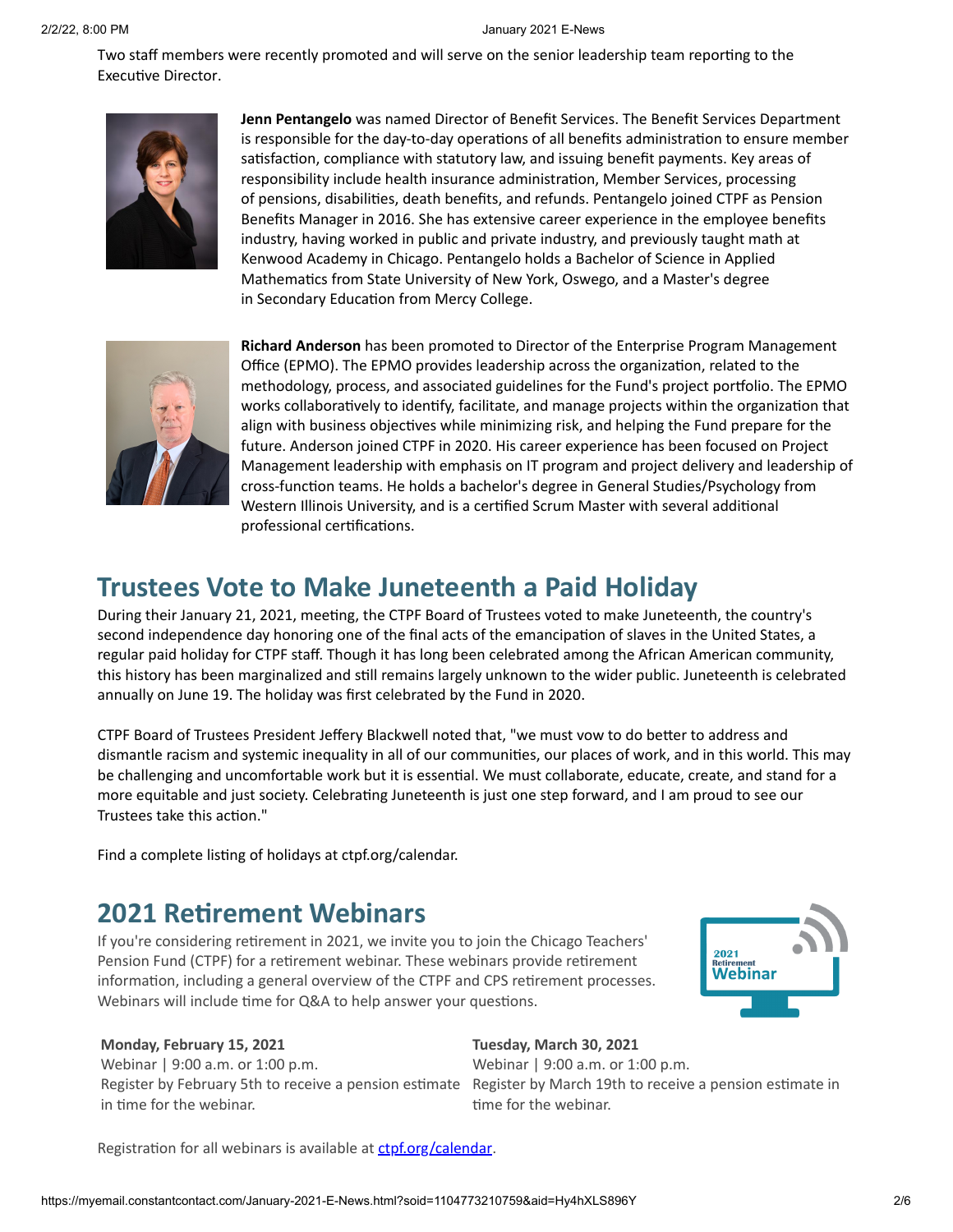## **Estimates**

Members who register in advance (see deadlines above) will receive a pension estimate delivered electronically via secure email. Please make sure your email address is up-to-date by calling Member Services at 312.604.1400.

## **Submit Forms Electronically**

During the pandemic, U.S. Mail processing is delayed. Send benefit applications, forms, and documents by fax 312.641.7185 or email an attachment (.pdf or .jpg format) to imaging@ctpf.org to ensure processing. After documents are sent via fax or e-mail please send the originals to CTPF.

# **Register for** *my***CTPF**

CTPF invites members to register for *my*CTPF the new Member Self Service Portal. Members who register for *my*CTPF create their own unique User ID and password. Once an account is created, members can use *my*CTPF to securely access CTPF documents and information. Registered members can:

- View address/contact information on file with CTPF.
- Retirees can view and download a 1099-R and pay advice(s).
- Active and inactive members can view and download their annual Member Statement.

*my*CTPF is available to all CTPF members who complete the one-time registration process.

Members can access the system from a "button" at *[ctpf.org](http://www.ctpf.org/)*, and must have their CTPF Member ID to register. Twofactor authentication ensures secure access. Active members can find their CTPF Member ID on the Member Statement. Retirees can find their Member ID on a pay advice from the Fund.



# **Snowbirds: File a Temporary Change of Address**

Are you a CTPF retiree heading south for the winter? Make sure you file a temporary change of address form with CTPF. Address changes cannot be made over the phone. Retirees and Inactive Members should complete a Change of Address form (CTPF Form 107) and return it to imaging@ctpf.org. All address changes for active CTPF members are reported through their employers' reporting system.

## **2021 Medicare Rates**

The Centers for Medicare and Medicaid Services (CMS) have announced Medicare premium rates for 2021. Most members receive Part A at no charge. The chart illustrates the cost for members who must pay for Part A.

## **2021 Medicare Part B\***

Almost everyone must pay for Medicare Part B.

The standard premium for 2021 will be \$148.50 (which includes a \$3.00 service fee that CTPF does not subsidize). This is a \$3.90 increase from the 2020 amount. CTPF will provide a subsidy of \$87.30 per month for all qualified members. If you make Part B payments directly to Medicare, CTPF provides the subsidy by adding \$87.30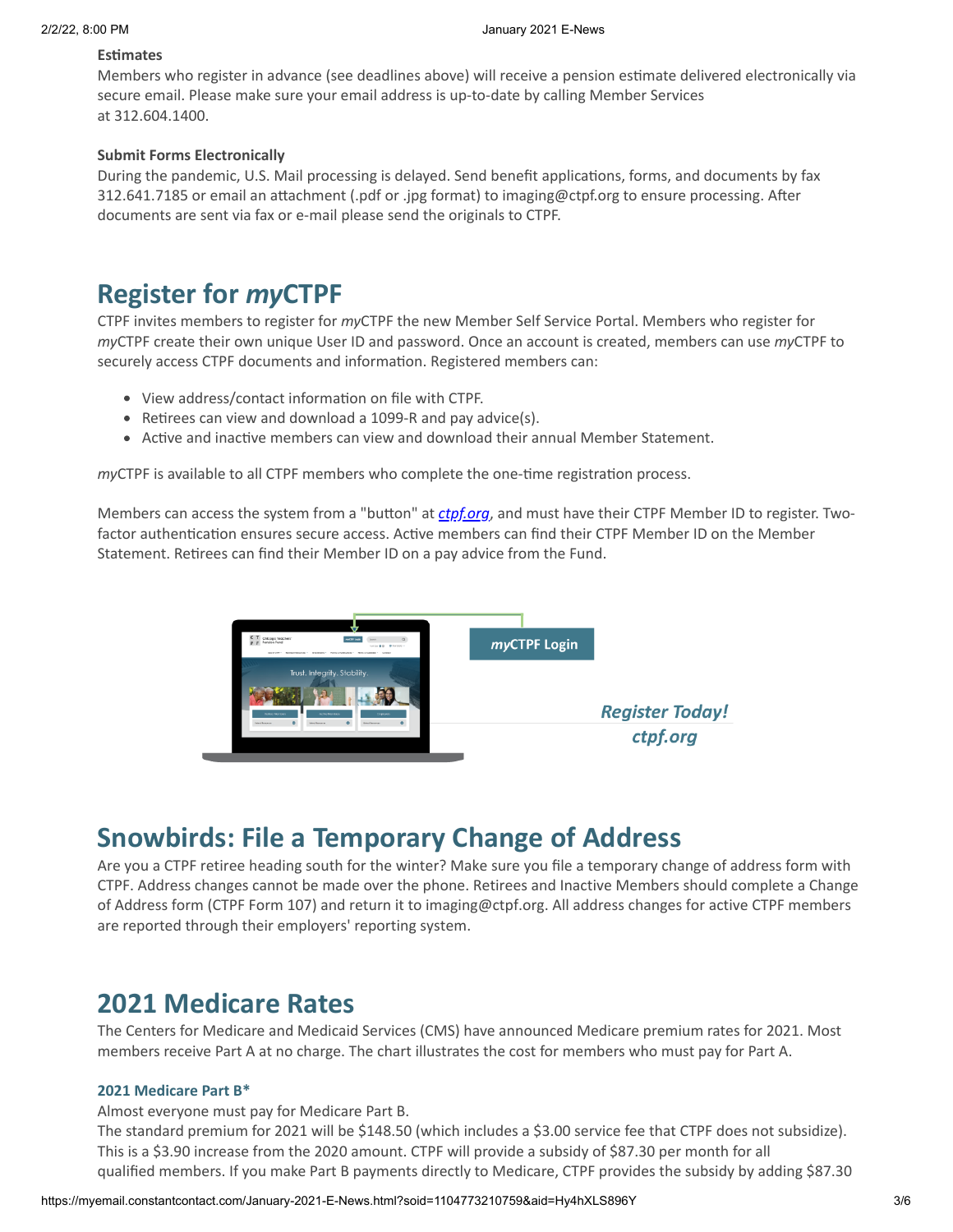to your monthly pension benefit. Some members are subject to IRMAA fees CTPF does not subsidize Part B fees, late enrollment penalties or Part B IRMAA amounts. All CTPF members receive the same Part B subsidy.

2/2/22, 8:00 PM January 2021 E-News

## **MEDICARE PREMIUMS**

| <b>Medicare</b>                          | 2021<br>Cost | <b>CTPF</b><br><b>Subsidy</b> |
|------------------------------------------|--------------|-------------------------------|
| Medicare A with<br>40 quarters           | 0            | U                             |
| Medicare A with<br>30-39 quarters        | \$259        | \$155.40                      |
| Medicare A with<br>Less than 30 quarters | <b>\$471</b> | \$282.60                      |
| Standard Medicare Part B                 | \$148.50*    | \$87.30                       |

# **CTPF COVID-19 Information & Resources**

CTPF has created our COVID-19 Response website [ctpf.org/covid-19.](http://ctpf.org/covid-19) This website link provides you with CTPF upto-date information on the Fund's operations during the pandemic.

|  | <b>Call or Email Member Services</b><br>While CTPF remains closed to all but essential employees, new software makes it<br>possible for Member Services counselors to resume answering calls in "real time,"<br>and to provide all call center functions. Calls will be answered during normal<br>business hours, 8:00 a.m. until 5:00 p.m., Monday through Friday. Members who<br>need assistance should call 312.641.4464 or email memberservices@ctpf.org. |
|--|---------------------------------------------------------------------------------------------------------------------------------------------------------------------------------------------------------------------------------------------------------------------------------------------------------------------------------------------------------------------------------------------------------------------------------------------------------------|
|  | <b>Submit Documents Electronically</b><br>During the pandemic, U.S. Mail processing may be delayed. The best way to send<br>benefit applications and documents to CTPF is by fax 312.641.7185 or email an<br>attachment (.pdf or .jpg) to imaging@ctpf.org.                                                                                                                                                                                                   |
|  | <b>Help with Scanning</b><br>Need to scan a document to email to CTPF but you don't have a scanner? A<br>printer or smartphone scanning app or smartphone camera can help you get the<br>job done. Click here for more information on scanning.                                                                                                                                                                                                               |
|  | <b>Remote Notary Available</b><br>CTPF now offers remote notarization for CTPF documents. Members who would<br>like to use remote notary services should call 312.641.4464 or email<br>Memberservices@ctpf.org, and request a video conference for notarization. Find<br>more information here.                                                                                                                                                               |
|  | <b>CTPF Annuitant Health Plan Information</b><br>CTPF annuitant health insurance plans offer coverage for COVID-19 diagnosis and<br>treatment, and some have added additional telehealth and mental health<br>benefits. Find more information here, call the number on the back of your health<br>insurance card, or visit your carrier's website for specific benefit information.                                                                           |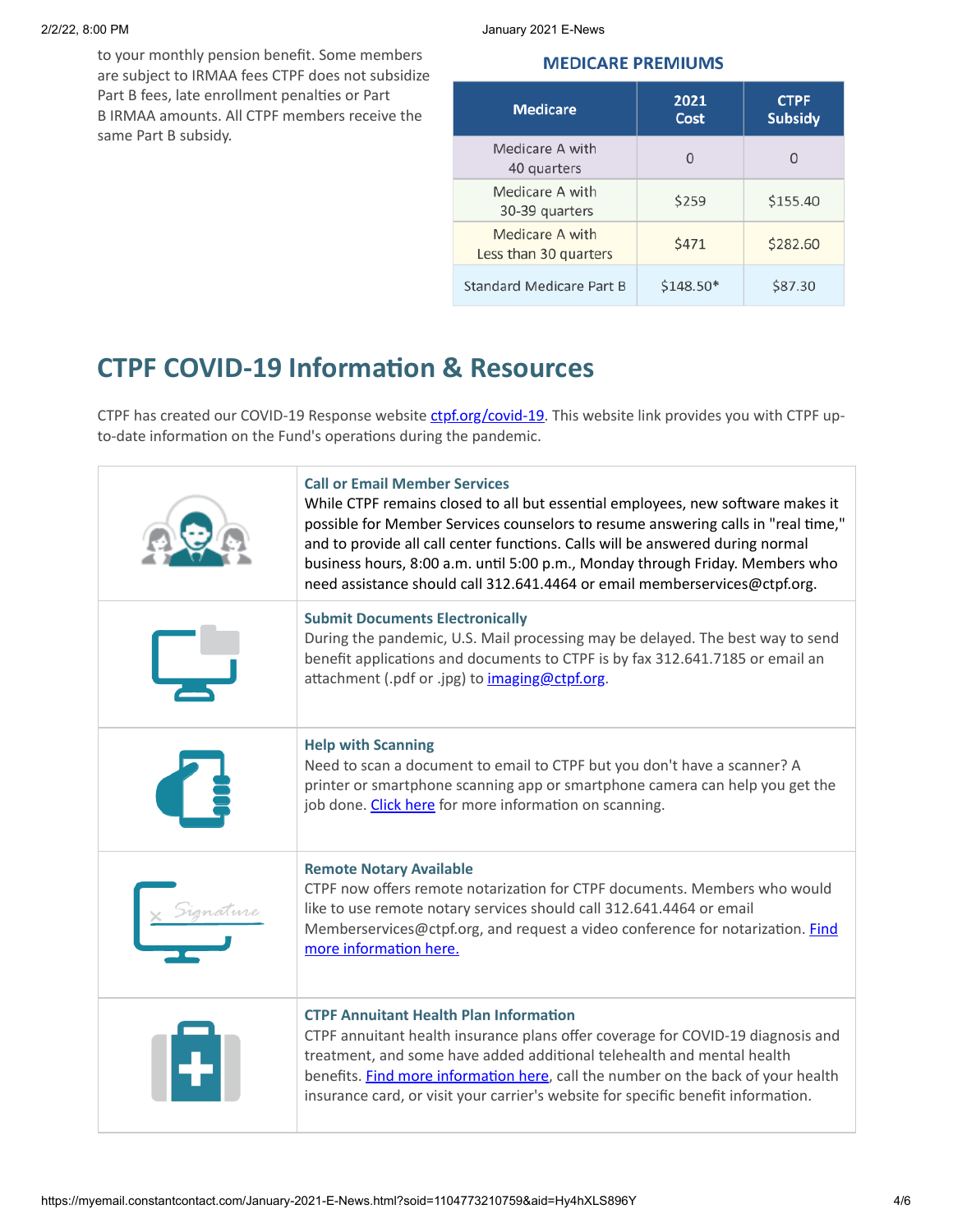## **Pension Payment Schedule**

Given the uncertainties with the COVID-19 outbreak, CTPF encourages all members to switch to direct deposit immediately. Complete CTPF form 425 and submit your documentation electronically to ensure the timely delivery of your benefits. The schedule for mailing checks and direct deposit dates through May 2021 is listed below. Click here for the full schedule.

| , an ough may zozy is noted below. <b>Chen here</b> for the ran sencation<br>425 |                                                                             |                           |                            |  |  |
|----------------------------------------------------------------------------------|-----------------------------------------------------------------------------|---------------------------|----------------------------|--|--|
| Month                                                                            | Last Day to<br><b>Submit an Address or Tax</b><br><b>Withholding Change</b> | <b>Check Mailing Date</b> | <b>Direct Deposit Date</b> |  |  |
| February 2021                                                                    | January 14, 2021                                                            | January 28, 2021          | February 1, 2021           |  |  |
| <b>March 2021</b>                                                                | February 11. 2021                                                           | February 25, 2021         | March 1, 2021              |  |  |
| April 2021                                                                       | March 17, 2021                                                              | March 30, 2021            | April 1, 2021              |  |  |

# **1099-R Mailings**

Form 1099-R reports the distribution of pension benefits. CTPF will mail Form 1099-R to all retired members by January 31, 2021. Pensioners who register for *my*CTPF can also download a copy of their 1099-R from the member self-service portal. Register at [www.ctpf.org.](http://www.ctpf.org./)

## **Security Enhancement for 1099-R Forms**

As an added security measure, Social Security numbers on 1099-R forms will be truncated (\*\*\*-\*\*-1234). Replacing the first five numbers with asterisks protects member's personal identifying information in accordance with Internal Revenue Service protocols. The electronic Form 1099-R sent to the Internal Revenue Service will include the full nine-digit Social Security number for matching purposes.

May 2021 April 16, 2021 April 29, 2021 May 3, 2021

# **Employer Contribution Reporting**

Each pay period, Employers remit employee pension contributions to CTPF. Illinois law requires that these contributions be made within a certain time period. If the Employer does not send the funds within the required time, penalties may be assessed. Find the most recent list of delinquent employers [here](http://ctpf.org/employer-contribution-reporting).

# **Lost Payees**

CTPF is trying to contact members who are over age 70½, but who have not commenced benefits or taken a refund of their contributions. If you or someone you know is included on the [Lost Payees Listing](https://www.ctpf.org/sites/files/2020-10/lost_payees_last_school_worked_website_list_2.pdf), please contact Member Services, 312.641.4464 or email memberservices@ctpf.org.

# **Whistleblower Reporting Notice**

The Chicago Teachers' Pension Fund (CTPF) has a whistleblower reporting hotline where complaints may be submitted through an interview, anonymously, or self-identified. The hotline is available for CTPF members, employees, and other parties who engage with CTPF. Complaints may also be submitted online, emailed, or faxed. Find more information at [ctpf.org/whistleblower-reporting](http://ctpf.org/whistleblower-reporting).





**FORM**